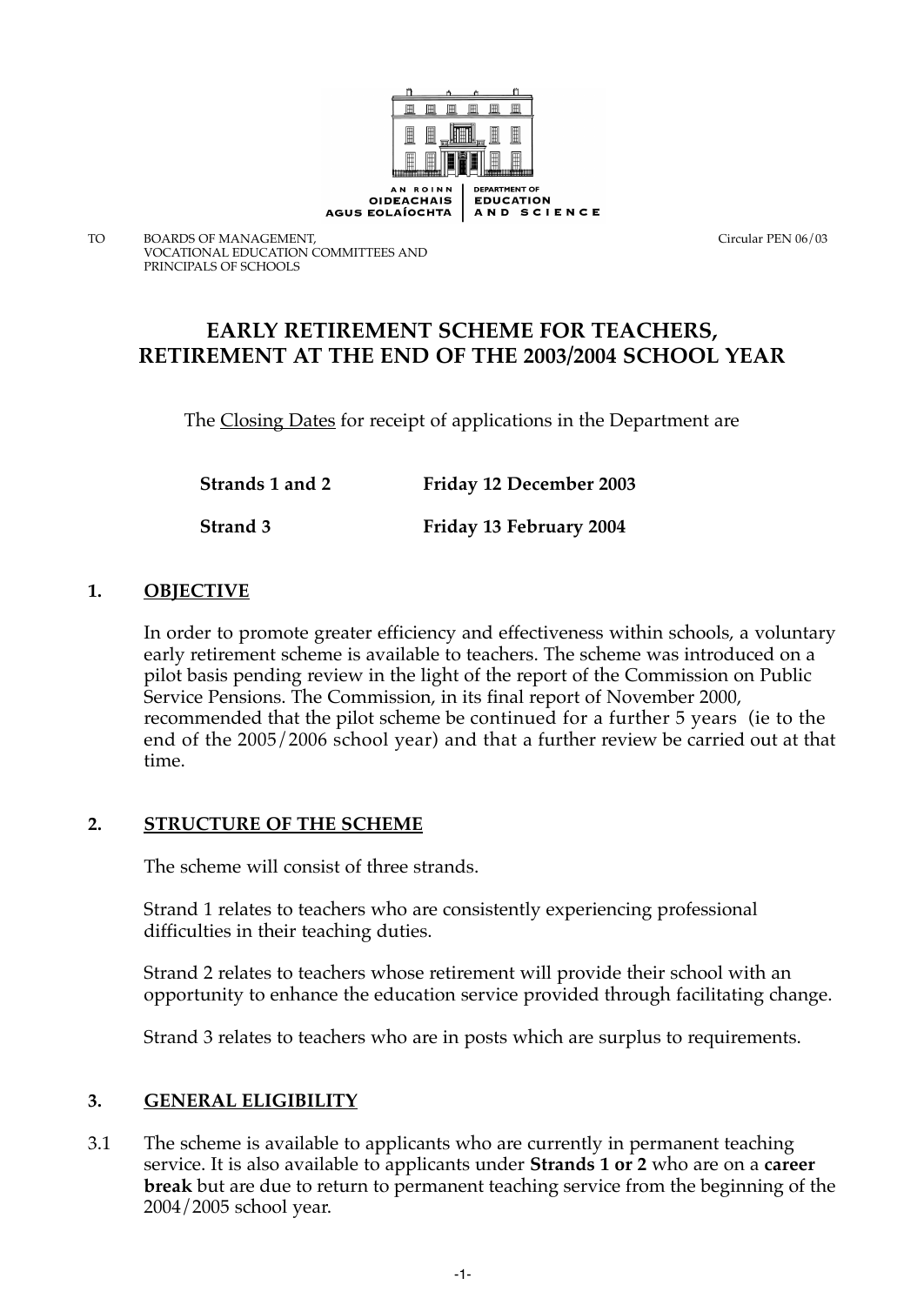- 3.2 With regard to applications under **Strand 3**, it should be noted that teachers on career break are not eligible for early retirement under this Strand. It should also be noted that the **post** of **Principal** or **Deputy Principal** in a school cannot be surplus to the requirements of the school unless there are most exceptional circumstances. (For example, applications from Principals and Deputy Principals for early retirement under **Strand 3** will be considered where the school is being closed down or amalgamated with another school with effect from the beginning of the 2004/2005 year.)
- 3.3 Where a minimum period of service is specified for eligibility of an application this refers to actual service. A year of job-sharing will also, for eligibility purposes, be regarded as a full year of service; for pension benefit purposes it will, as usual, be treated as a portion of a year.
- 3.4 Other eligibility requirements, which are particular to each Strand, are included in the details of each Strand which follow.

# 3.5 **Ill Health**

Intending applicants should note that there are long-standing provisions for teachers to retire **on grounds of ill health**. Where it is considered that ill health may be a factor, the applicant may be advised that it would be more appropriate for him/her to apply in the first instance for early retirement on grounds of ill health.

# **4. DETAILS OF STRAND 1**

- 4.1 Permanent teachers with not less than **15 years** wholetime or actual pensionable service and who are consistently experiencing professional difficulties in their teaching duties are eligible to apply under this Strand.
- 4.2 This strand will operate in the context of existing arrangements whereby individual teachers may raise with the Principal, and individual Principals may raise with the Chairperson of the Board of Management/CEO (VEC) as appropriate, the issue of professional difficulties which they may be experiencing and request the provision of support services.
- 4.3 In accordance with existing procedures, CEOs/Principals may raise the issue of professional difficulties with teachers and the need for professional or other support. Where the teacher involved is a Principal the issue may be raised by the Chairperson of the Board of Management or by the CEO (VEC) following consultation with the Inspector as appropriate.
- 4.4 A decision by a teacher experiencing professional difficulties to apply for early retirement will be voluntary. A teacher's attention could be drawn to the early retirement option by the managerial authorities of a school or other persons or parties concerned with the teacher's welfare.

#### **Support services**

4.5 Where relevant, the Principal/CEO/Chairperson of the Board of Management, as appropriate, and the teacher concerned, should agree on remedial/support action necessary to deal with difficulties which are informally noted by the CEO/Chairperson. In the case of a Principal, the CEO/Chairperson and the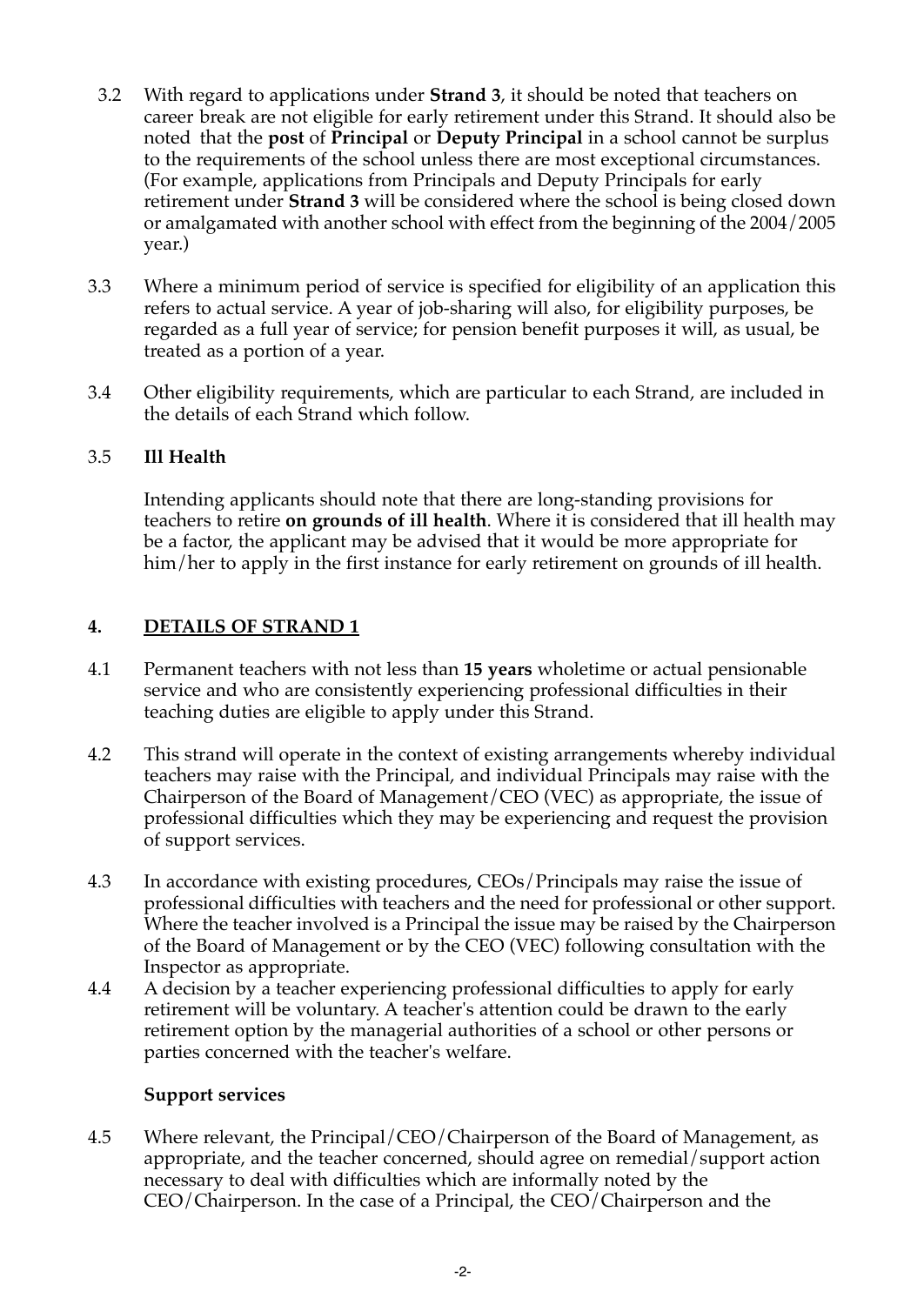Inspector, where relevant, should agree with the Principal on remedial/support action necessary to deal with the difficulties identified.

- 4.6 The school will arrange for appropriate available in-career support in consultation with the Inspector, where necessary, or for other appropriate professional/welfare support.
- 4.7 The support services will provide a report to the school and to the teacher on the out comes of the services provided.

# **Eligibility for Early Retirement under Strand 1.**

- 4.8 A permanent teacher who has not less than 15 years' wholetime or actual pensionable service, may apply for early retirement under this Strand in the following circumstances:
	- (a) when the managerial authorities of the school and the teacher are agreed that the teacher is experiencing professional difficulties, and
	- (b) when it is agreed between the parties concerned, (i.e. as mentioned in Paragraph 4.8(a) above), that the support services needed to deal with the difficulties identified are not available,

or

(c) when such support services, if provided, have not proved successful,

or

(d) when a Department Inspector concurs in the shared view of the managerial authorities and the teacher concerned that such services as are available would not be successful in dealing with the difficulties identified.

# **Superannuation Entitlements under Strand 1.**

- 4.9 In the case of a teacher whose actual pensionable service is equal to or in excess of 35 years, superannuation awards will be based on actual pensionable service and any purchased notional service.
- 4.10 In the case of a teacher whose actual pensionable service is less than 35 years, superannuation awards will be based on actual pensionable service and any purchased notional service, together with added years at the rate of 25% of actual pensionable service. The grant of added years will also be subject to the following restrictions:-
	- (1) the amount of added years granted in any case will not exceed:
		- (a) 5 years, or
		- (b) potential service to compulsory retirement age, whichever is the lesser amount;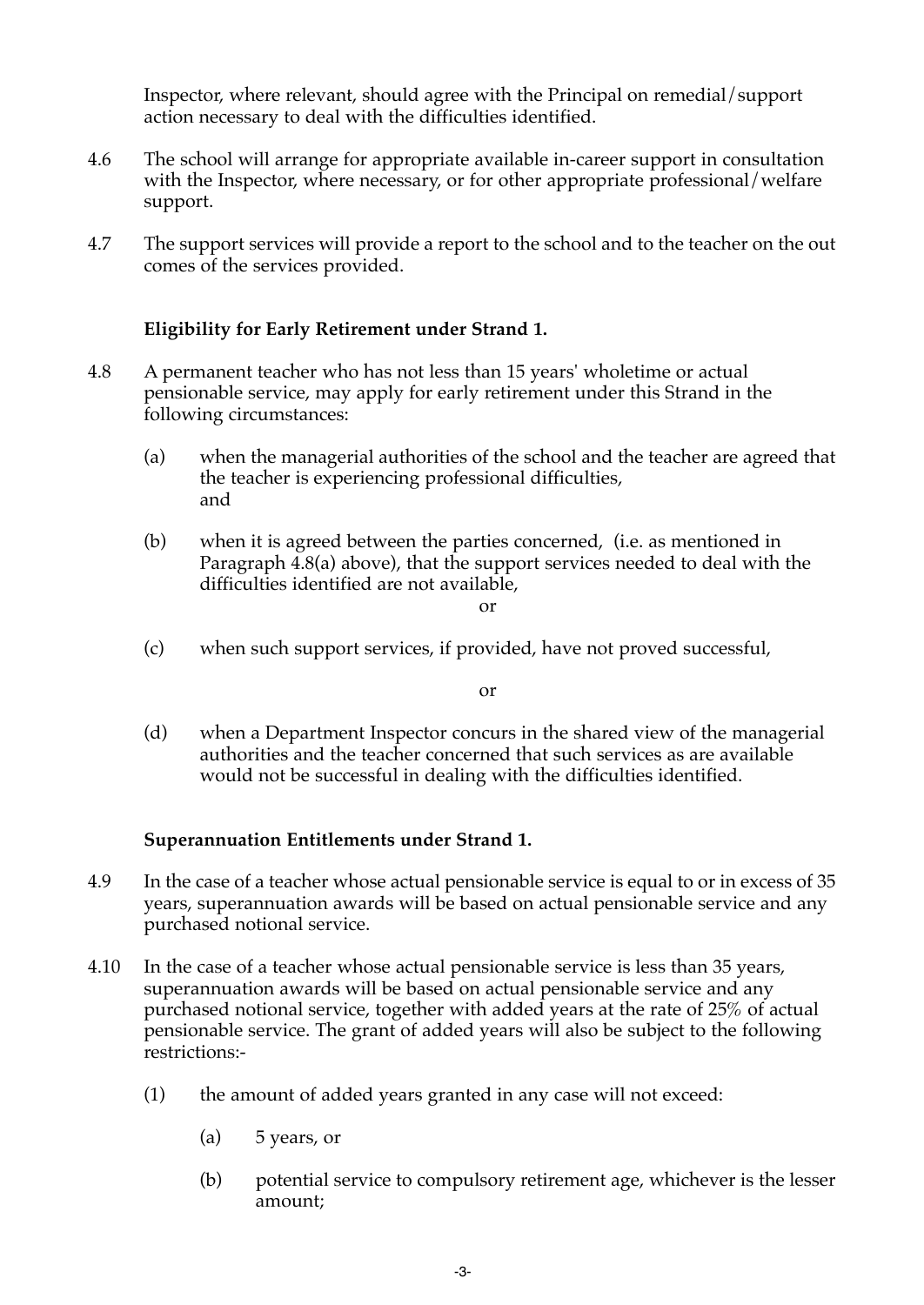- (2) provided that the aggregate of (a) actual pensionable service and (b) added years will not in any case exceed 35 years.
- 4.11 Application procedures are outlined at paragraph 7 below.

# **5. DETAILS OF STRAND 2**

- 5.1 Permanent teachers who are **fifty-five years of age** or more and have a minimum of **twenty years** wholetime or actual pensionable service are eligible to apply under this Strand.
- 5.2 School managerial authorities will be required to verify that the retirement of a teacher under this Strand will provide an opportunity to enhance the education service provided by the school by facilitating change such as the introduction of new skills and curriculum review.

# **Superannuation Entitlements under Strand 2.**

- 5.3 In the case of a teacher whose actual pensionable service is equal to or in excess of 35 years, superannuation awards will be based on actual pensionable service and any purchased notional service.
- 5.4 In the case of a teacher whose actual pensionable service is less than 35 years, superannuation awards will be based on actual pensionable service and any purchased notional service, together with a maximum of 2 added years. The grant of added years will also be subject to the following restrictions:-
	- (1) the amount of added years granted in any case will not exceed potential service to compulsory retirement age and
	- (2) the aggregate of actual pensionable service and added years will not in any case exceed 35 years.
- 5.5 Application procedures are outlined at paragraph 7 below.

# **6. DETAILS OF STRAND 3**

- 6.1 Strand 3 is open to permanent teachers with a minimum of **5 years** of wholetime or actual pensionable service and who are in posts:
	- (1) which are surplus to requirements and
	- (2) from which they may not be redeployed readily and
	- (3) which will not be filled should they leave the posts.

# **Eligibility for Early Retirement under Strand 3.**

6.2 Offers of early retirement under Strand 3 may be made where it is confirmed that a teacher in a school holds a post which meets the conditions defined in 6.1 above. The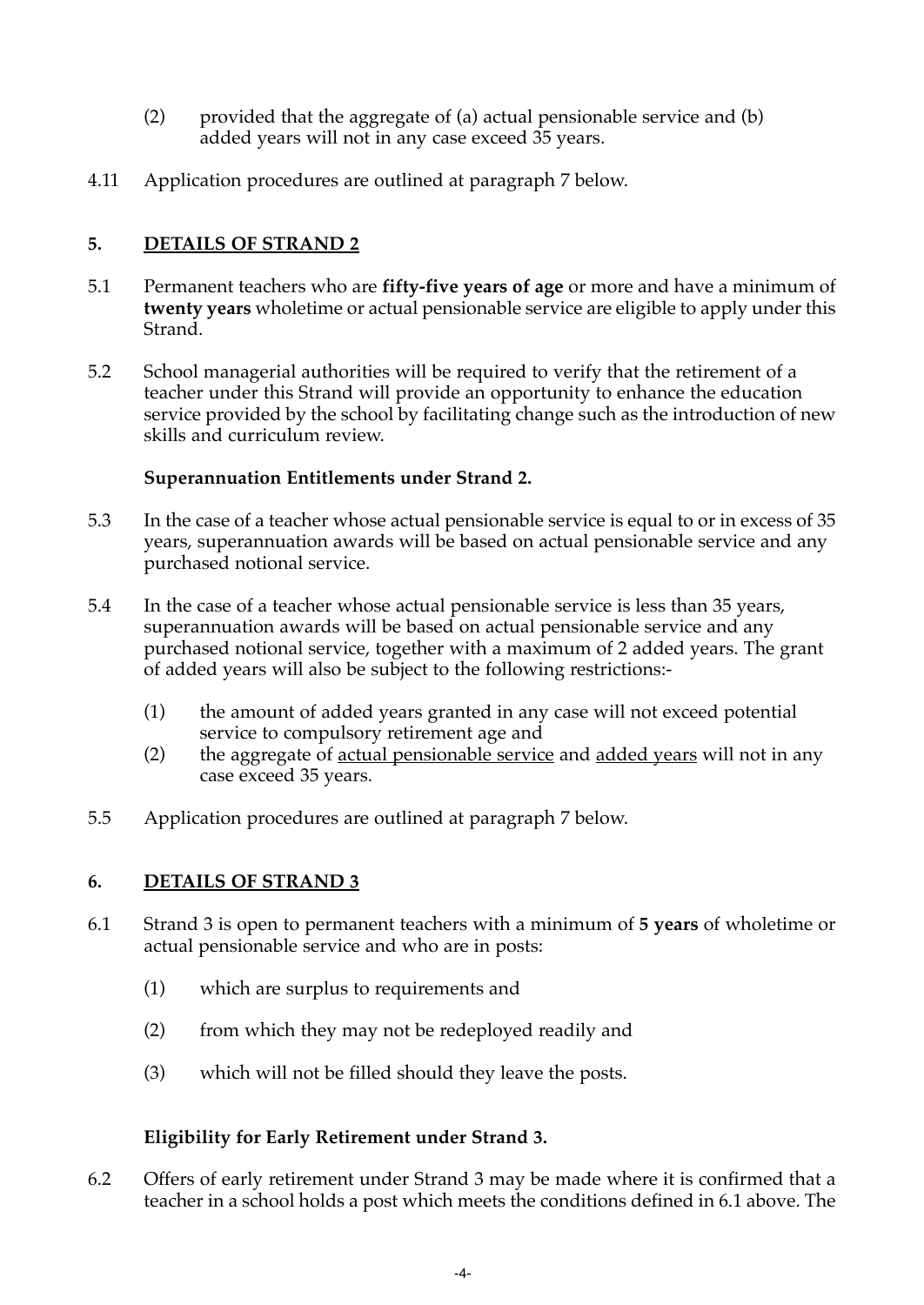offer may be confined to teachers who meet certain age requirements. The offer will be made in the following sequence.

- (a) In the first instance, an offer may be made to the teacher who actually holds the surplus post; OR
- (b) Where the teacher actually holding the surplus post does not wish to retire or does not meet the age requirement, an offer may be made in the second instance to a colleague in the same school who has applied under the terms of the scheme and who occupies a post to which the teacher holding the surplus post could and would be assigned; OR
- (c) Where neither the teacher holding the surplus post nor a colleague in the same school wish to avail of an early retirement offer, then an offer of early retirement under this Strand may be made in the third instance to a teacher in another school who occupies a post to which the teacher in the surplus post could and would be redeployed. In these circumstances the teacher actually holding the surplus post will be transferred to fill the consequential vacancy in the other school, under the relevant redeployment panel arrangements.

# **Superannuation Entitlements under Strand 3.**

6.3 On the basis that applicants under this Strand have a minimum of 5 years of actual pensionable service, the early retirement terms are as follows:

# **Option 1**

Immediate pension and lump sum based on actual pensionable service and any purchased notional service, together with the award of added years at the rate of 35% of actual pensionable service. The grant of added years will also be subject to the following restrictions:-

- (a) added years will not in any case exceed
	- (i) 7 years, or
	- (ii) potential service to compulsory retirement age, whichever is the lesser;
- (b) total service for pension and lump sum purposes will be limited to the standard maximum of 40 years;

#### OR

# **Option 2**

Immediate pension and lump sum based on actual pensionable service and any purchased notional service, subject to the standard 40-year limit, with no added years award, but with a severance gratuity at the rate of 3 weeks pay per year of potential service to age 65, subject to a ceiling of 27 weeks pay.

The severance gratuity will be free of income tax deductions except to the extent, if any, that it exceeds the threshold specified by the Revenue Commissioners for such payments. The relevant threshold is, currently,  $€10,160$  together with  $€765$  for each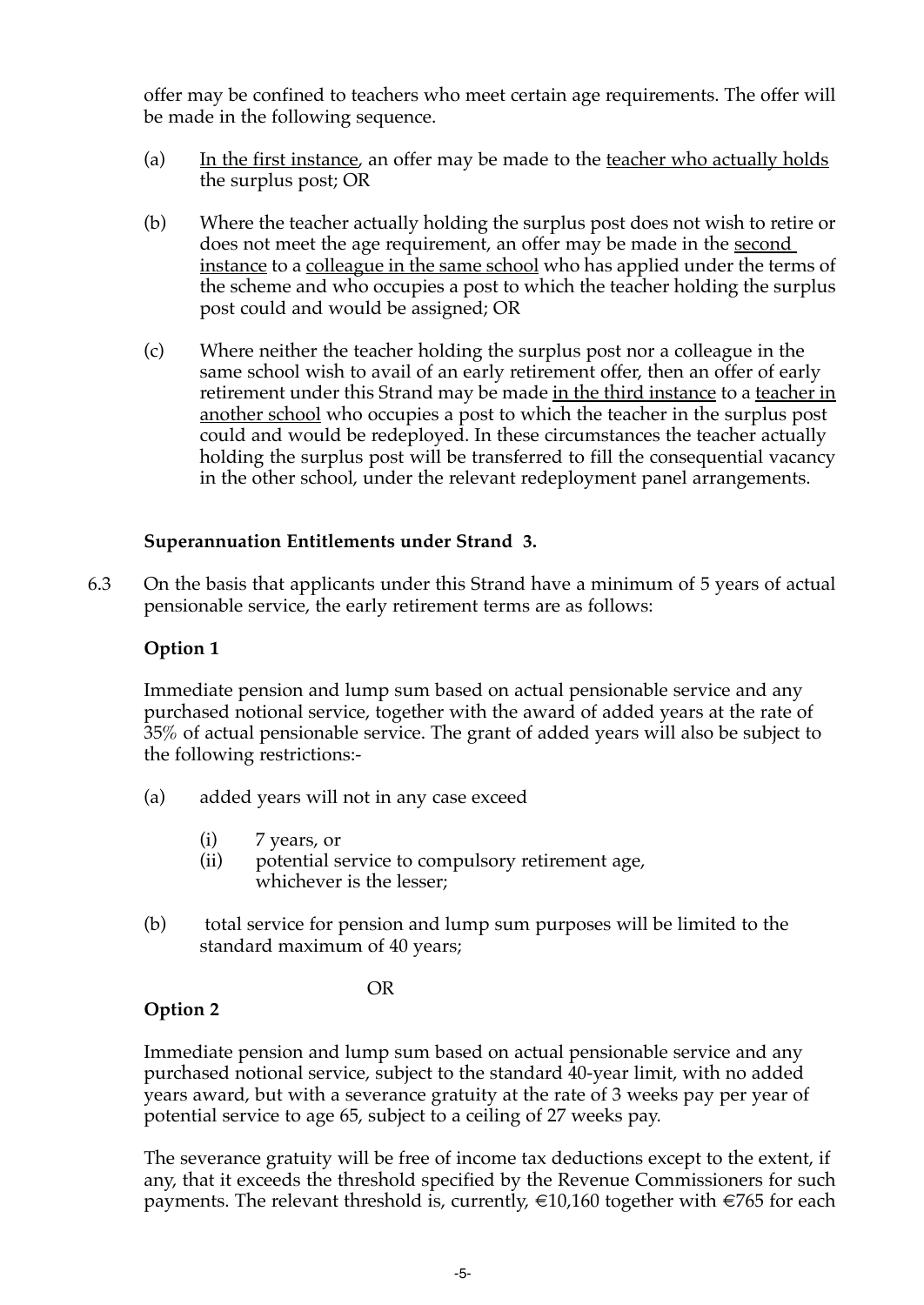year of actual pensionable service . For example, the threshold in the case of a teacher with 10 years' service would be €17,810 ie (€10,160 + €7,650).

# **7. APPLICATION PROCEDURES**

7.1 A teacher may apply to retire under one or more Strands.

Separate application forms have been designed to suit the particular requirements of each Strand and, in the case of Strand 3, to suit the particular requirements of each sector, (primary, vocational, secondary + community + comprehensive). Attached for the information of management and interested teachers is a copy of each of the forms in question. Copies of the forms, and of the circular, may also be obtained through accessing the Department's **Website** at the following website address:-

#### www.education.ie

Eligible teachers who require additional forms may obtain them by writing to the following address

#### **Pensions Section (Early Retirement), Department of Education and Science, Athlone, Co. Westmeath.**

The request for application forms should state the Strand or Strands required. (e.g. Strand 1, Strand 2 or both). The request for application forms for Strand 3 should state the type of school in which the teacher is employed.

- 7.2 Eligible teachers are asked to submit completed applications together with any relevant supporting documentation to the managerial authorities of their school as soon as possible.
- 7.3 Applications should be forwarded, **to the address given above**, by school management or by the CEO of the relevant VEC, accompanied by a recommendation and relevant supporting documentation.

*Note that only applications which have been fully completed by all parties can be considered. School authorities are requested not to forward applications to the Department which are not supported by the school authorities.* 

7.4 The latest date for receipt of completed applications under **Strand 1** and/or **Strand 2**, together with any necessary supporting documentation, is Friday

#### **12 December 2003**

The latest date for receipt of completed applications under **Strand 3**, together with any necessary supporting documentation, is Friday

#### **13 February 2004**

Unless there are *most exceptional circumstances*, applications received after the relevant closing date will not be considered.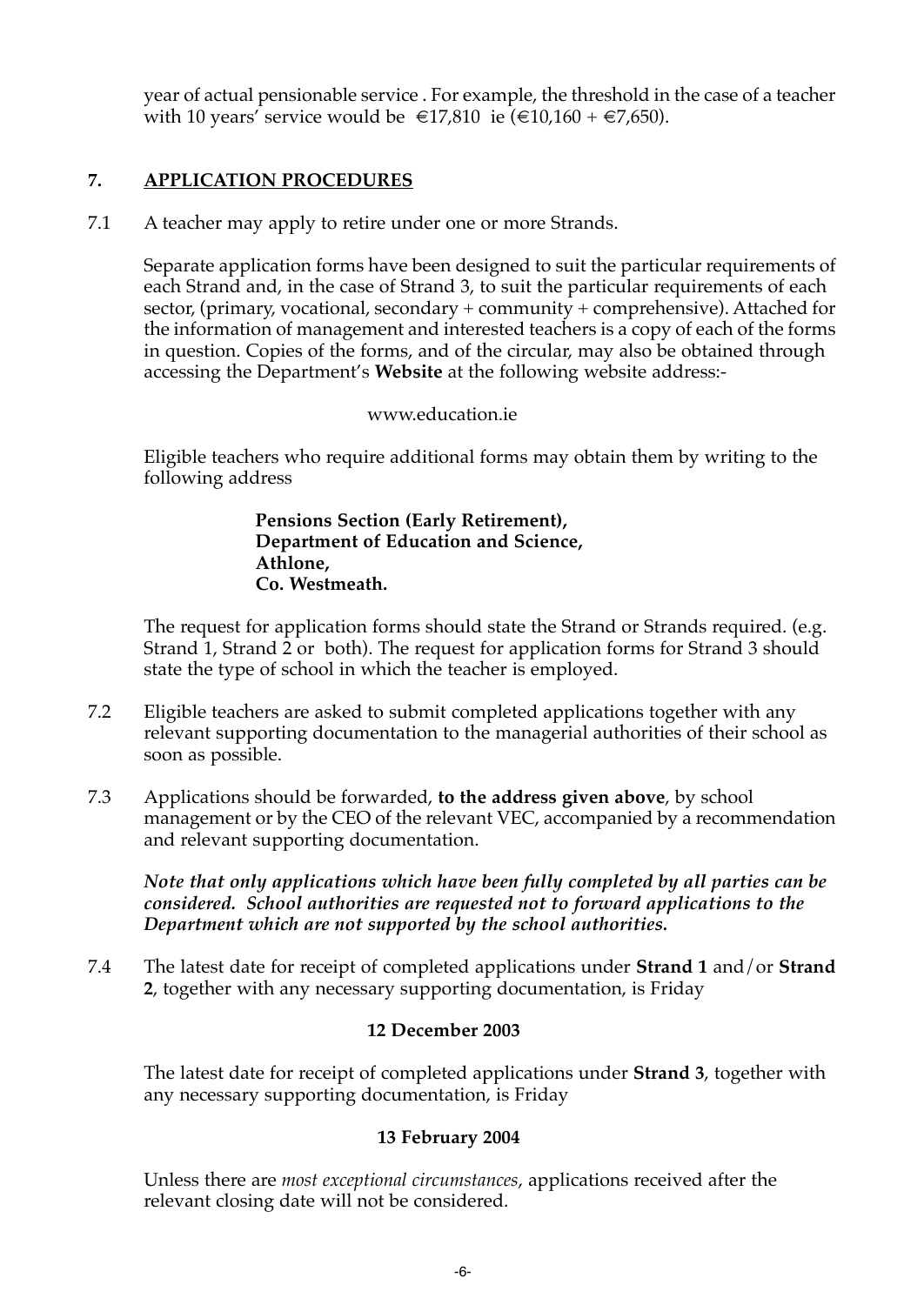- 7.5 Where a teacher applies for retirement under both Strands 1and 2, the Early Retirement Advisory Committee will consider both applications and will then make a recommendation to the Minister as to the Strand, if any, under which an offer of early retirement would be appropriate.
- 7.6 A teacher who has applied to retire under Strands 1 or 2 (or both) may also apply to retire under Strand 3. An applicant who meets the criteria for early retirement under both Strand 3 and either Strand 1 or Strand 2 will be given two offers of early Retirement.
- 7.7 Decisions on applications under Strands 1 and 2 will be notified to applicants and school authorities in March 2004. Note that a teacher who has applied to retire under **one** of the Strands in question *and is unsuccessful* will not in any circumstances be eligible to apply at that stage under the other Strand. A teacher who considers that he or she may be eligible for early retirement under both Strand 1 and Strand 2 must apply under both Strands not later than 12 December 2003.
- 7.8 A teacher who has also applied under Strand 3 may **accept an offer of early retirement** under Strand 1 or 2 without prejudice to his/her application under Strand 3.
- 7.9 It is planned to issue decisions on applications received from **post primary** teachers under Strand 3 during May 2004.
- 7.10 In the case of **primary teachers**, it will not be possible to issue decisions on applications under Strand 3 until Autumn 2004, when primary redeployment panels have been worked out. A primary teacher may therefore accept retirement under either Strand 1 or 2 without prejudice to any application that may have been made under Strand 3.
- 7.11 With the exception of applicants from primary schools under Strand 3, successful applicants will be expected to retire **on the last day of the 2003/2004 school year**. Pension will be payable to successful applicants with effect from the first day of the following school year, ie from

### **1 September 2004**

The retirement of applicants from primary schools who are successful under Strand 3 may, depending on the working-out of primary redeployment panels, be later than 31 August 2004.

# **8. PROCESSING OF APPLICATIONS**

# **Strands 1 and 2**

# **Early Retirement Advisory Committee (ERAC)**

8.1 Applications under Strands 1 and 2 will be submitted, in the first instance, to an Early Retirement Advisory Committee (ERAC).

ERAC will consist of one nominee of the teachers' unions, one nominee of the school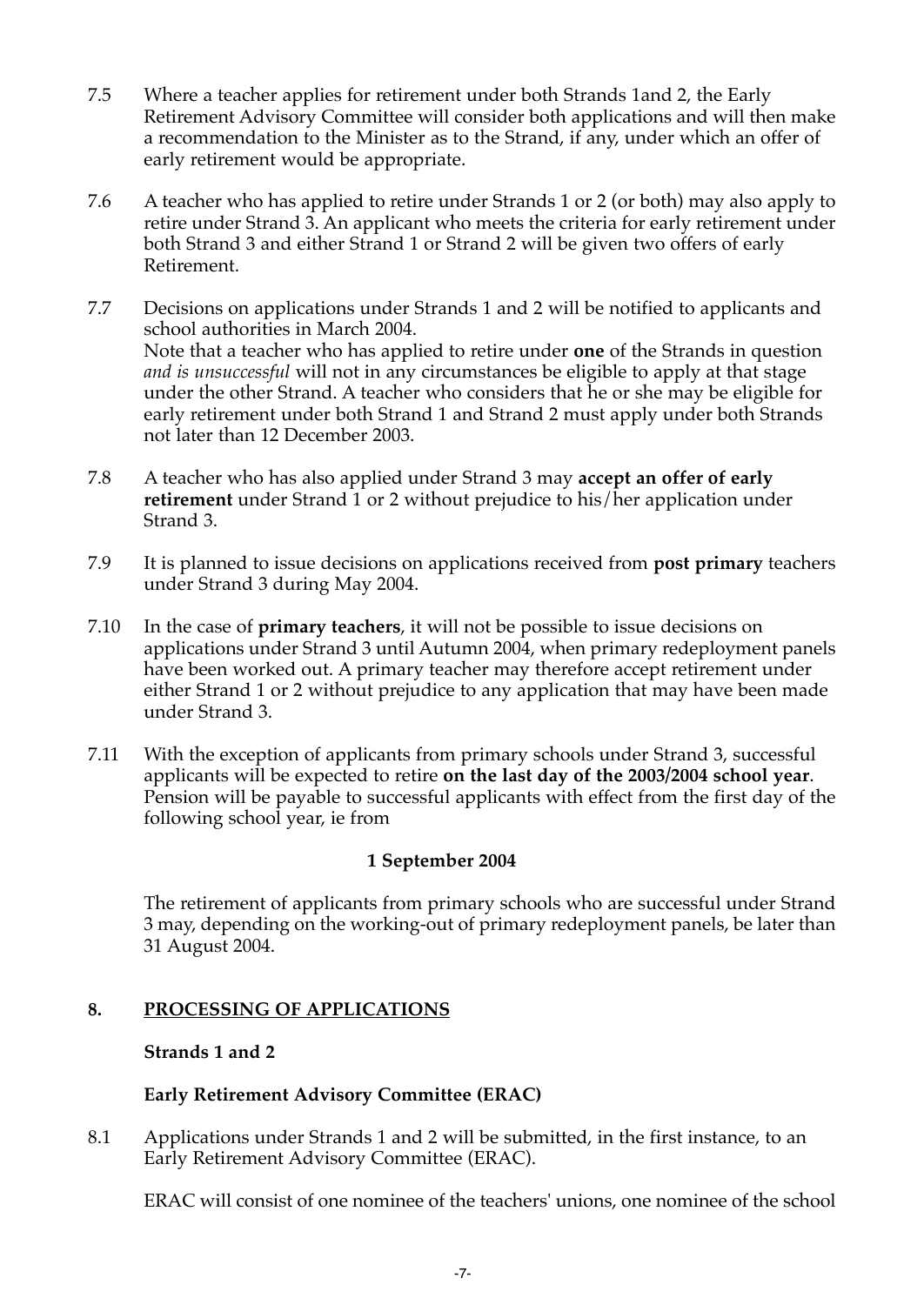management bodies and one nominee of the Ministers for Education and Finance. The Committee will have an independent chairperson appointed by the Ministers.

- 8.2 ERAC will process applications in accordance with guidelines and principles adopted by the Early Retirement Consultative Council (ERCC), including guidelines on professional difficulties. ERAC may have available to it the views of the appropriate Inspector in regard to individual applications. An Inspector's report will normally be required in relation to all Strand 1 Primary applications. The ERAC will make a recommendation, citing reasons, to the Minister for Education and Science for decision.
- 8.3 The Minister's decision will be conveyed to the ERAC, to the teacher and to management. If the decision is positive, the teacher will have two weeks within which to accept the offer of early retirement. As already stated, an offer of early retirement under Strand 1 or Strand 2 may be accepted without prejudice to any application that may have been made under Strand 3.

# **Early Retirement Consultative Council (ERCC)**

- 8.4 The function of ERCC will be to review the policy guidelines of ERAC and the operation of the early retirement procedures and to propose changes where they are deemed necessary. ERCC will agree criteria for the identification of professional difficulties for the purposes of Strand 1 and will issue appropriate guidelines for ERAC.
- 8.5 ERCC will be representative of each of the teacher unions and school management bodies as well as the Departments of Education and Science and Finance. The Chairperson of ERAC will also chair the Council meetings.
- 8.6 ERAC will be obliged to consult with ERCC on an annual basis or more frequently if necessary.

# **Strand 3.**

8.7 Pending agreement on procedures, provision for early retirement under Strand 3 will be made by the Department on an ad hoc basis.

Applications for early retirement under Strand 3 will be considered by the Department and submitted to the Minister for decision. The Minister's decision will be conveyed to the teacher and to management. If the decision is positive, the teacher will have two weeks within which to accept the offer of early retirement.

#### **9. GENERAL PROVISIONS OF THE EARLY RETIREMENT SCHEME - QUOTAS**

- 9.1 Retirements under Strand 1 and Strand 3 will be subject to an overall quota, in aggregate, of 150 per year.
- 9.2 Retirements under Strand 2 will be subject to an overall quota of 250 per year.
- 9.3 Priority will be given to older teachers under all three strands where the number of applications exceeds the quota.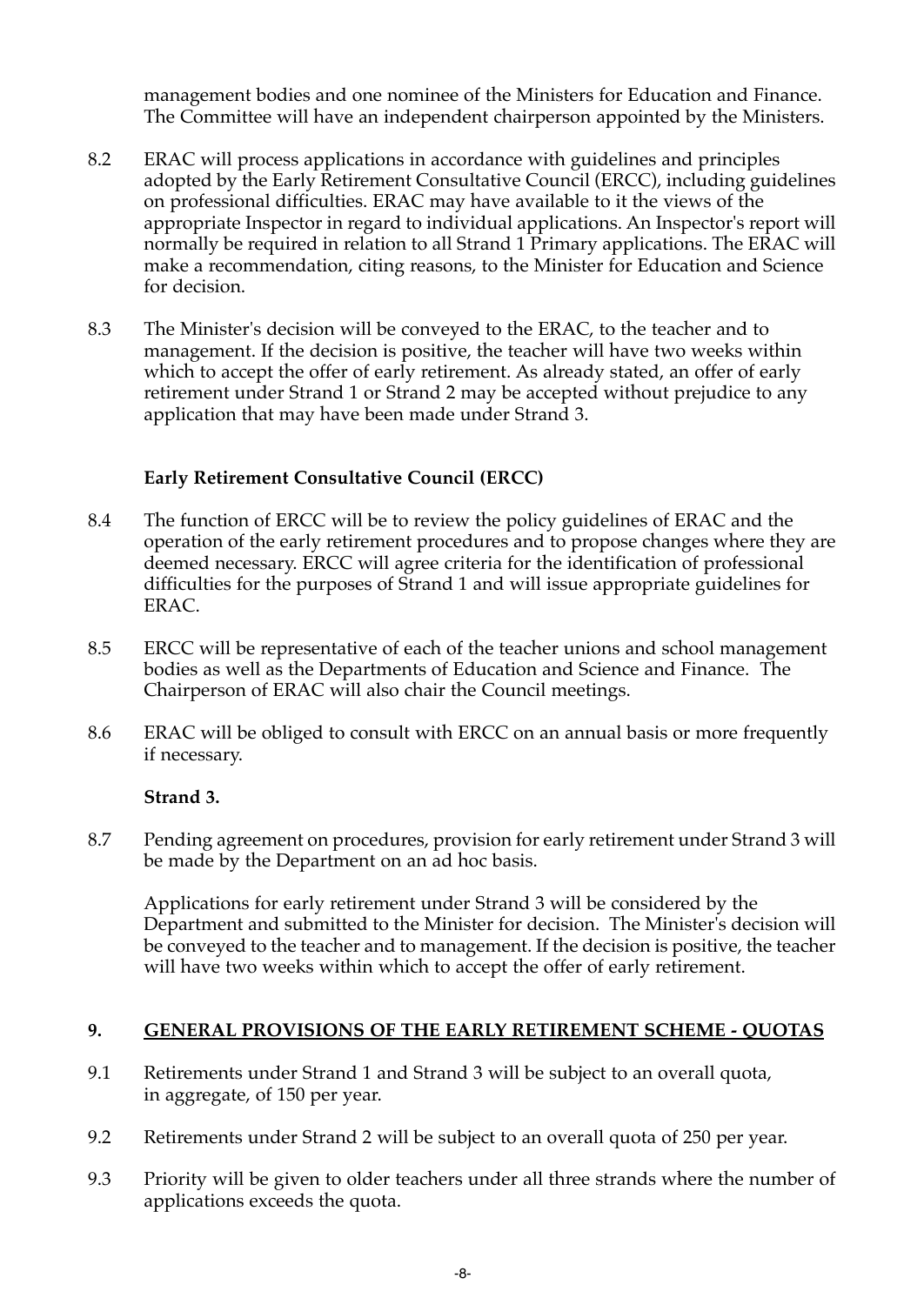# **10. GENERAL PROVISIONS OF THE EARLY RETIREMENT SCHEME - FUTURE EMPLOYMENT**

- 10.1 Acceptance by a teacher of early retirement under Strands 1 and 2 of this scheme will be subject to his/her agreement that s/he will not be eligible for future employment in any capacity as a teacher/lecturer in any school or college recognised and funded directly or indirectly by the Department of Education and Science.
- 10.2 A teacher who retires under Strand 3 shall not be debarred from employment as a teacher/lecturer in any school or college recognised and funded directly or indirectly by the Department of Education and Science. Payment of the early retirement pension may be continued during such employment or resumed following such employment, subject to the following provisions:-
	- (a) The employment is as a **substitute** or **part-time** teacher and is undertaken on an **intermittent or casual basis**;
	- (b) if the rate of remuneration for any period equals or exceeds the rate of remuneration on which the pension is based, the pension shall not be payable for any period for which the remuneration is payable;
	- (c) if the sum of pension and remuneration exceeds the remuneration on which the pension is based, the pension shall be reduced by the amount of the excess for the period for which remuneration is payable.

#### **Note that a period of employment which extends over more than 3 months cannot be regarded as casual. Furthermore, periods of employment which, in aggregate, extend over more than 50% of the school year cannot be regarded as casual or intermittent.**

- 10.3 A teacher who retires under Strand 2 or Strand 3 may, without affecting payment of his or her early retirement pension, undertake work as an examiner or superintendent in connection with the Certificate Examinations of the State Examinations Commission.
- 10.4 With the exception of the situations set out in paragraphs 10.2 and 10.3 above, and with those exceptions only, if a teacher accepts early retirement under Strands 1, 2 or 3 of this scheme and is subsequently employed in any capacity in any area of the public sector, payment of pension to that person under the scheme will immediately cease. Pension payments will, however, be resumed on the cessation of such employment or on the person's 60th birthday, whichever is the later, but on resumption, the pension will be based on the person's actual reckonable service as a teacher (i.e. the added years previously granted will not be taken into account in the calculation of the pension payment).

# **11. RELATIONSHIP WITH OTHER PROCEDURES**

Where an application is unsuccessful or an offer not accepted statements made by a teacher, in support of an application for early retirement may not subsequently be used by management against the teacher in the pursuance of formal professional evaluation, discipline or grievance procedures.